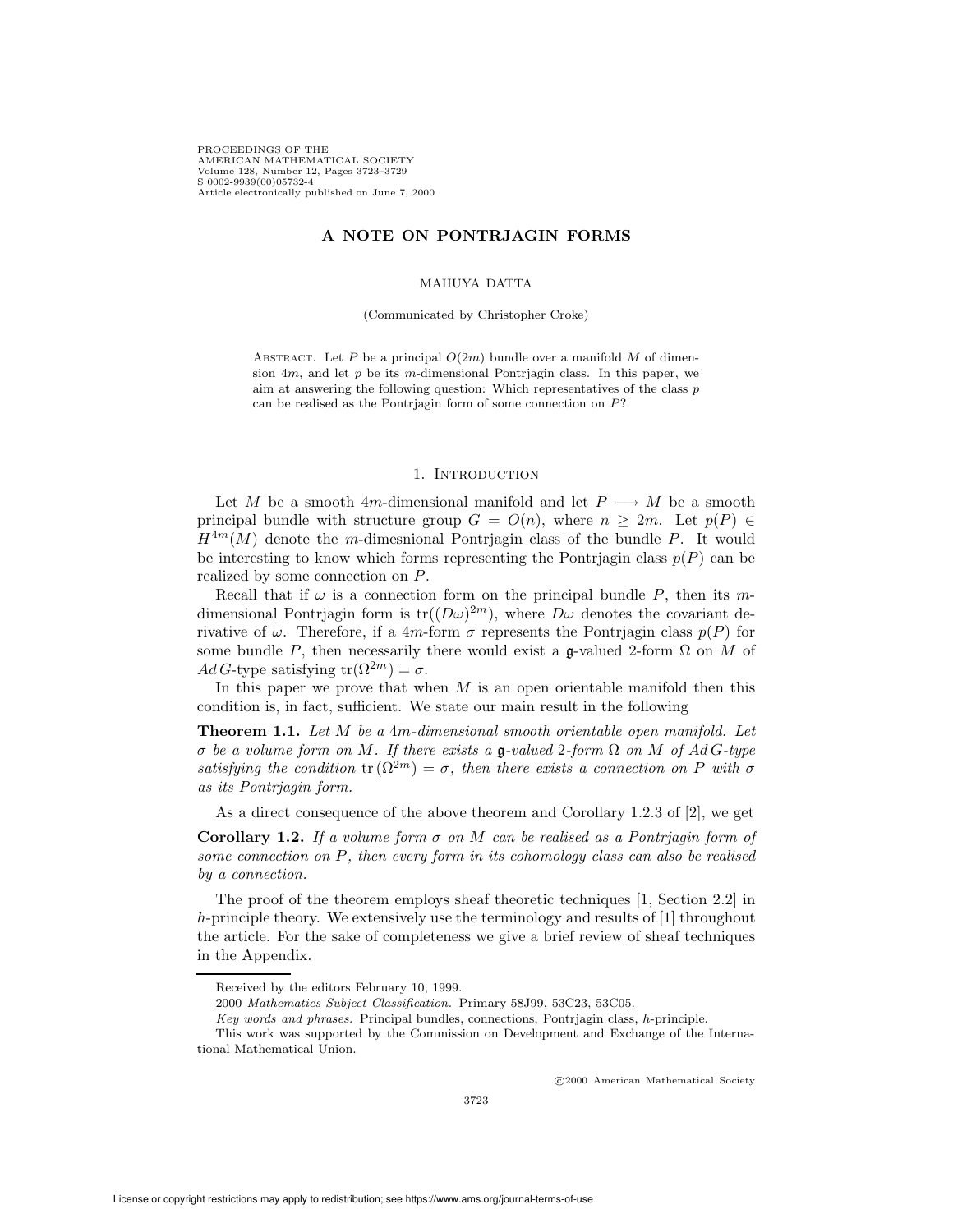#### 3724 MAHUYA DATTA

In this problem, the sheaf in question is the solution sheaf  $\Phi$  of the equation  $tr((D\omega)^{2m}) = \sigma$ . To apply sheaf techniques it is desirable that this solution sheaf be microflexible (Definition 6.3). This is not the case here; but we find an auxiliary sheaf  $\Phi_0$  closely associated with  $\Phi$  which is microflexible. Indeed, we observe that  $\Phi_0$  arises as the solution sheaf of an equation  $\mathcal{D} = 0$ , for some infinitesimally invertible partial differential operator  $D$ . Then, it follows from the Nash-Moser Implicit Function Theorem that  $\Phi_0$  is microflexible. On the other hand, the class of ' $\sigma$ -exact diffeotopies' on  $M$  act on the sheaf  $\Phi_0$ . Moreover, these diffeotopies 'sharply moves a submanifold (of positive codimension) at hypersurfaces' (Definition 6.6). These facts about  $\Phi_0$  set the problem in the required framework.

This article originates in an effort to answer a more general question raised by M. Gromov. He asks the same question that we deal with in this paper, but for all Pontrjagin classes. For some obvious reasons, which will be evident from the proof, we restrict ourselves only to the top-dimensional Pontrjagin class of a principal bundle over an open manifold. In other cases the admissible connection should also satisfy some regularity condition as explained in Section 3. We will treat the general problem in another paper.

## 2. Preliminaries

Let G denote the orthogonal group  $O(n)$  and let  $P \longrightarrow M$  be a principal Gbundle. For any connection form  $\omega$  on P the m-th Pontrjagin form may be defined by

$$
\mathcal{P}(\omega) = \text{tr}(\Omega^{2m}),
$$

where  $\Omega$  denotes the curvature form associated with the connection  $\omega$ . It follows from the general theory of connections that the cohomology class of the form  $\mathcal{P}(\omega)$ does not depend on the choice of connection.

Indeed, if  $\omega_0$  and  $\omega_1$  are two connections on P, then they differ by a g-valued 1-form  $\alpha$  on P satisfying the following properties [2]:

- 1.  $\alpha$  vanishes on the vertical vectors on  $P$ ,
- 2.  $\alpha$  is of type AdG. This means that  $R_a^* \alpha = Ad(a^{-1})\alpha$  for all  $a \in G$ .

Hence  $\alpha$  may be identified with a 1-form on M with values in the vector bundle Ad P. We shall denote this space by  $\mathcal{A}^1(AdP)$ . Consequently, the space of connections is an affine space modelled on the vector space  $\mathcal{A}^1(AdP)$ , and the tangent space at any point is nothing but  $\mathcal{A}^1(AdP)$ . Also the curvature form  $D\omega$  of a connection  $\omega$  can be identified with a 2-form on M with values in AdP. Now P can be thought of as a differential operator on  $\mathcal{A}^1(AdP)$  into the space  $\mathcal{A}^{4m-1}(M)$ of differential  $(4m-1)$ -forms on M. Observe that here  $P$  is a first order differential operator on the space of sections of a vector bundle.

Let us now fix a connection  $\omega^0$  on P. Then for any  $\alpha$  in  $\mathcal{A}^1(AdP)$  we have the following relation [2]:

(1) 
$$
\mathcal{P}(\omega^0 + \alpha) = \mathcal{P}(\omega^0) + d \int_0^1 f(\alpha, \Omega_t) dt,
$$

where  $f(\alpha, \Omega_t) = \text{tr}(\alpha \wedge \Omega_t^{2m-1})$  and  $\Omega_t = D(\omega^0 + t\alpha)$ . Now it is easy to see that f is AdG invariant and hence  $f(\alpha, \Omega_t)$  projects onto a  $(4m-1)$ -form on M. By an abuse of notation, we also denote the projected form by the same symbol.

License or copyright restrictions may apply to redistribution; see https://www.ams.org/journal-terms-of-use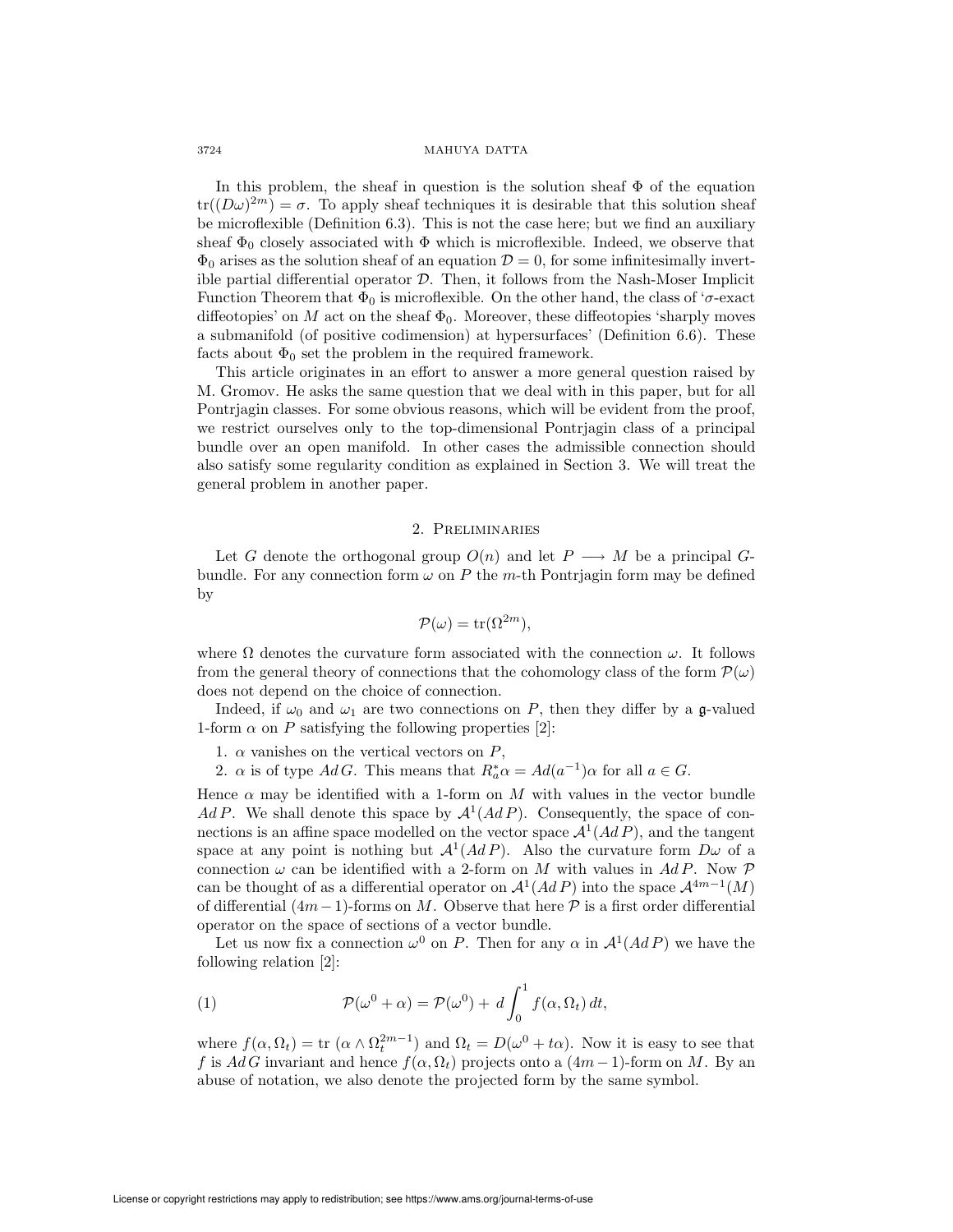We now define an auxiliary differential operator as follows:

(2) 
$$
\mathcal{D}_{\omega^0}(\alpha,\varphi) = \int_0^1 f(\alpha,\Omega_t) dt + d\varphi.
$$

Here, the integral part comes from the above expression for  $\mathcal{P}(\omega^0 + \alpha)$  and  $\varphi$  is a differential  $(4m - 2)$ -form on M. With the introduction of this notation, equation (1) reads as

(3) 
$$
\mathcal{P}(\omega^0 + \alpha) = \mathcal{P}(\omega^0) + d\mathcal{D}_{\omega^0}(\alpha, \varphi).
$$

We shall drop  $\omega^0$  in the notation of the operator  $\mathcal{D}_{\omega^0}$  and simply denote it by  $\mathcal{D}$ . Also, we denote  $\mathcal{D}(\alpha,0)$  by  $\mathcal{D}(\alpha)$ .

Let  $\mathcal{P}(\omega^0) = \sigma_0$  and let  $\sigma = \sigma_0 + d\tau$ . Then it follows from relation (3) that there is a canonical morphism from the sheaf  $\mathcal{D} = \tau$  into  $\mathcal{P} = \sigma_0 + d\tau$ . On the other hand, if  $\mathcal{P}(\omega^0 + \alpha) = \sigma_0 + d\tau$ , then

$$
\mathcal{D}(\alpha) = \int_0^1 f(\alpha, D\omega_t) dt = \tau + \text{a closed form.}
$$

We denote the sheaf of solutions of  $\mathcal{P} = \sigma_0 + d\tau = \sigma$  by  $\Phi$  and that of solutions of  $\mathcal{D} = \tau$  by  $\Phi_0$ . Then the canonical map  $\pi(x) : \Phi(x) \longrightarrow \Phi_0(x)$  is a surjection, because on an appropriate neighbourhood of  $x$  a closed form is always exact. The sheaves  $\Phi$  and  $\Phi_0$  come with the quasi-topological structure (Definition 6.2) associated with the  $C^\infty$  compact open topologies on the concerned spaces.

As Gromov has observed  $[1, 3.4.1(B)]$ , the sheaf  $\Phi$  cannot be microflexible. However, we shall conclude that the sheaf  $\Phi_0$  is microflexible by observing that the differential operator  $\mathcal D$  is infinitesimally invertible at 'regular' connections, and hence the Nash-Moser Implicit Function theorem applies to the situation.

## 3. INFINITESIMAL INVERSION OF  $D$  and microflexibility of  $\Phi_0$

We begin with the following

**Definition 3.1.** A connection  $\omega$  on a principal bundle P is said to be regular at a point  $x$  if the linear map

$$
\alpha_x \mapsto f(\alpha_x, D\omega_x)
$$

is surjective, where  $\alpha$  is an AdP-valued 1-form on M and  $\alpha_x$  is its value at the point x. A connection will be called regular if it is regular at every point.

It is clear from the definition that regularity conditions define a 1-st order open differential relation on the space of connections.

Note that flat connections are not regular.

**Proposition 3.2.** The operator  $D$  is infinitesimally invertible at regular connections.

*Proof.* It follows from the definition of  $D$  (see Equation 2) that

$$
\mathcal{D}(\alpha + s\beta) = \int_0^1 f(\alpha + s\beta, D(\omega + t\alpha + ts\beta)) dt
$$

where  $\alpha$ ,  $\beta$  are sections of  $\mathcal{A}^1(AdP)$ . Differentiating the above relation with respect to s at the point  $s = 0$ , we get

$$
\frac{d}{ds}\mathcal{D}(\alpha+s\beta)|_{s=0}=f(\beta,D(\omega+\alpha))+d\psi_{\omega,\alpha,\beta},
$$

License or copyright restrictions may apply to redistribution; see https://www.ams.org/journal-terms-of-use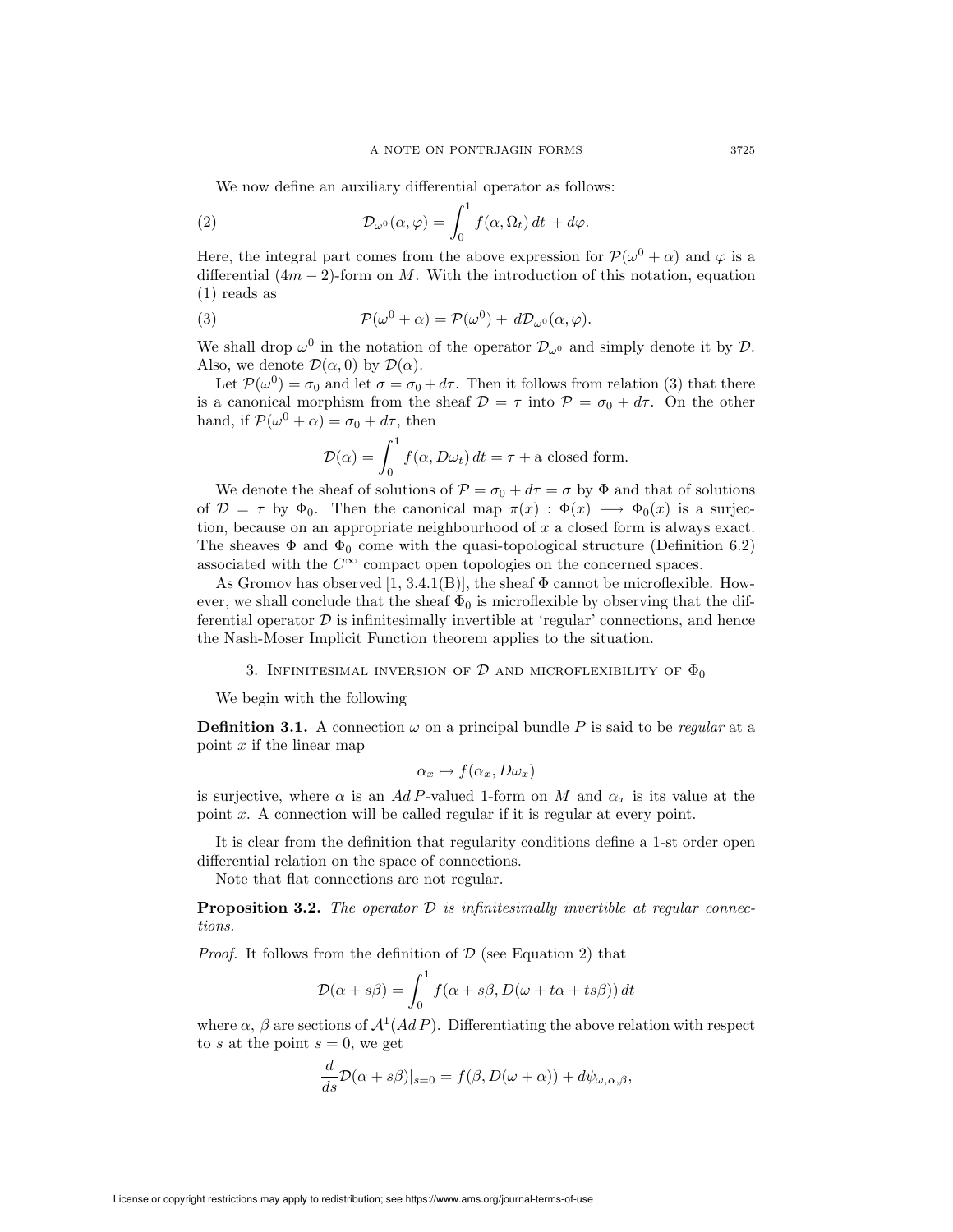3726 MAHUYA DATTA

where  $\psi_{\omega,\alpha,\beta}$  denotes a  $(4m-2)$ -form on M which depends on  $\omega$ ,  $\alpha$  and  $\beta$  [4, Equation 4.2.41]. Therefore, the linearization of the differential operator is given by:

$$
d\mathcal{D}_{\alpha,\varphi}(\beta,\psi) = f(\beta,D(\omega+\alpha)) + d\psi_{\omega,\alpha,\beta} + d\psi.
$$

Now, for any  $(4m-1)$ -form  $\tau$ ,  $d\mathcal{D}_{\omega+\alpha,\varphi}(\beta,\psi)=\tau$  can be solved for  $(\beta,\psi)$  as follows:

$$
f(\beta, D(\omega + \alpha)) = \alpha
$$

$$
\psi_{\omega,\alpha,\beta} + \psi = 0,
$$

provided  $\omega + \alpha$  is a regular connection. This proves the infinitesimal invertibility of the operator  $D$  at regular connections. Π

**Observation.** Since the differential form  $\sigma$  in Theorem 1.1 is a volume form, M is  $\sigma$ -regular [1, 3.4.1(A)]; that is, any  $(4m-1)$ -form  $\tau$  on M comes from a vector field on M in the following way:  $X.\sigma = \tau (X.\sigma$  denotes the interior product of the form σ with the vector field X). Hence, if  $ω$  is a connection on P such that  $P(ω) = σ$ , then the above relation tells us that the horizontal lift  $\tilde{X}$  of X satisfies the relation  $f(X, \Omega, \Omega) = \tau$  which clearly implies that  $\omega$  is a regular connection. Thus, any connection  $\omega$  which satisfies  $\mathcal{P}(\omega) = \sigma$  is automatically a regular connection.

It then follows from the Nash-Moser Implicit Function Theorem ([1, 2.3.2]) that the operator  $\mathcal D$  is locally invertible and hence

**Theorem 3.3** ([1, 2.3.2(D'')]).  $\Phi_0$  is a microflexible sheaf.

# 4. EXACT DIFFEOTOPY ACTION ON  $\Phi_0$

The volume form  $\sigma$  on M defines a bundle isomorphism  $\tilde{\sigma}: TM \longrightarrow \Lambda^{4m-1}T^*M$ by the formula  $X \mapsto X.\sigma$ . If X is vector field on M which corresponds to an exact form under the above isomorphism, then following the language of Gromov we call such a vector field exact  $[1, 3.4.1(B)]$ . Integrating the vector field X we obtain a 1-parameter family of diffeomorphisms which preserve the volume form  $\sigma$ . Such a diffeotopy will be called a  $\sigma$ -exact diffeotopy. It may be seen that

**Proposition 4.1.**  $\sigma$ -exact diffeotopies sharply move a submanifold N at hypersurfaces.

*Proof* (Compare [1, 3.4.2]). Let S be a hypersurface in N and let  $m \in S$ . Any tangent vector  $X_m \in T_mM$  which is transversal to the given submanifold N can be extended locally to a  $\sigma$ -exact vector field. We multiply this vector field by a suitably chosen function defined on a neighbourhood of  $x$ , which vanishes outside a given neighbourhood of S and takes a constant positive value on a neighbourhood of S. We then integrate the resulting vector field to obtain an isotopy which satisfies the required property. ◻

Let  $\delta_s$ ,  $0 \le s \le 1$ , be a  $\sigma$ -exact isotopy on M; that is,  $\delta_0 = id$  and  $X_s = \frac{d}{ds} \delta_s$ satisfy the relation  $X_s.\sigma = d\alpha_s$  for a 1-parameter family of  $(4m - 2)$ -forms  $\alpha_s$  on M. We denote the horizontal lift of  $X_s$  by  $\widetilde{X}_s$ .

Let  $\omega$  be a connection on P such that  $\mathcal{P}(\omega) = \sigma$ . Let  $\omega_s = \bar{\delta}_s^* \omega$ , where  $\{\bar{\delta}_s\}$  is the 1-parameter family of diffeomorphisms on P obtained by integrating  $\{X_s\}$ . Then  $\mathcal{P}(\omega_s) = \delta_s^* \mathcal{P}(\omega) = \sigma$ . Moreover, we get that  $f(\widetilde{X}_s \Omega_s, \Omega_s) = X_s \mathcal{P}(\omega_s) = X_s \mathcal{P}(\omega_s)$  $d\alpha_s$  is an exact form on M for every s. We now prove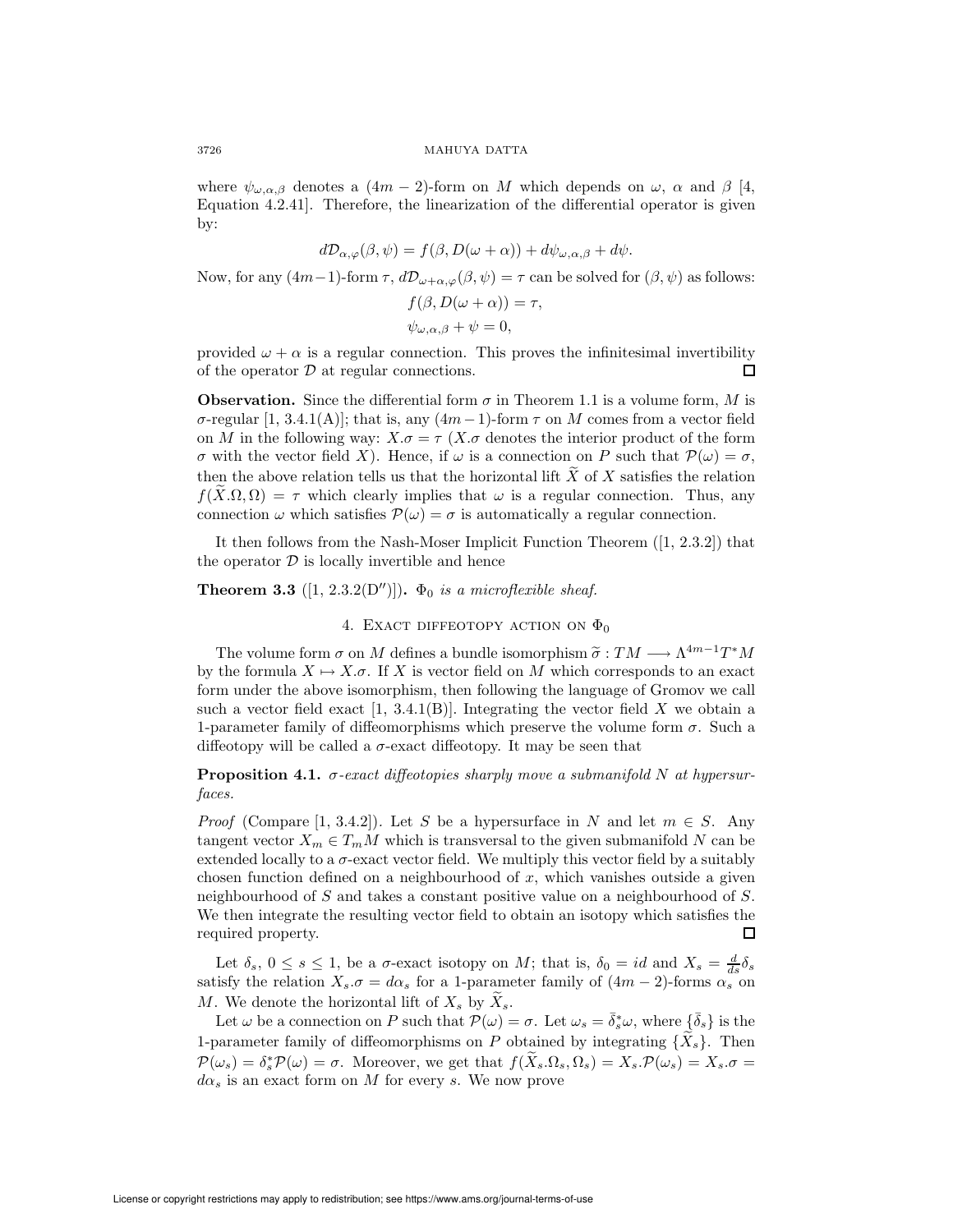**Proposition 4.2.** The sheaf of solutions of  $\mathcal{D} = \tau$  is acted upon by  $\sigma$ -exact diffeotopies of M.

*Proof.* Differentiating  $\bar{\delta}_s^* \omega$  with respect to s, we get

$$
\frac{d}{ds}\overline{\delta}_s^*\omega = \widetilde{X}_s.d\omega_s + d(\widetilde{X}_s.\omega_s)
$$
  
\n
$$
= \widetilde{X}_s.D\omega_s - \frac{1}{2}\widetilde{X}_s.[\omega_s,\omega_s] + d(\widetilde{X}_s.\omega_s)
$$
  
\n
$$
= \widetilde{X}_s.\Omega_s - [\widetilde{X}_s.\omega_s,\omega_s] + d(\widetilde{X}_s.\omega_s)
$$
  
\n
$$
= \widetilde{X}_s.\Omega_s + D(\widetilde{X}_s.\omega_s).
$$

Writing  $\omega_s = \omega^0 + \alpha_s$  and using the relation (4.2.41) in [3] we get

$$
\frac{d}{ds} \mathcal{D}_{\omega^0}(\alpha_s) = f(\frac{d}{ds} \omega_s, \Omega_s) + \text{exact forms on } M
$$
  
\n
$$
= f(X_s, \Omega_s, \Omega_s) + f(D(\widetilde{X}_s, \omega_s), \Omega_s) + \text{exact forms on } M
$$
  
\n
$$
= f(\widetilde{X}_s, \Omega_s, \Omega_s) + df(\widetilde{X}_s, \omega_s, \Omega_s) + \text{exact forms on } M
$$
  
\n
$$
= \text{an exact forms on } M
$$

since  $f(\widetilde{X}_s.\Omega_s, \Omega_s)$  is exact. Hence  $\mathcal{D}(\alpha_s) = \mathcal{D}(\alpha_0) +$  exact forms. This completes the proof. the proof.

We now conclude from Theorem 3.3 and Propositions 4.1 and 4.2 that the sheaf  $\Phi_0|_N$  is flexible (see Theorem 6.7).

## 5. Proof of the main theorem

Let  $R$  denote the differential relation consisting of 1-jets of germs of connections  $\omega$  at x such that  $\mathcal{P}(\omega)(x) = \sigma, x \in X$ . Then

# **Lemma 5.1.**  $\mathcal{R}$  satisfies local h-principle.

*Proof.* It is enough to show that an infinitesimal solution of  $\mathcal R$  can be homotoped to a local solution of  $\mathcal{R}$ ; that is, if  $\omega$  is a connection which satisfies the relation  $\mathcal{P}(\omega) = \sigma$  at x, then we can homotope it to a local solution of the differential equation  $\mathcal{P} = \sigma$  near x by keeping it constant at x. Indeed, for such an  $\omega$  we have  $\mathcal{P}(\omega) - \sigma = d\varphi$  for some  $(4m - 1)$ -form  $\varphi$  near x such that  $\varphi(x) = 0$  and  $d\varphi_x = 0$ . We now apply the Moser-type argument. Consider the family of  $4m$ -forms  $\{\sigma_t\}$ defined by  $\sigma_t = \sigma + td\varphi$ ,  $t \in [0,1]$ . Since  $\sigma_t(x) = \sigma(x)$  for all t (and since  $\sigma$ regularity condition is open) we observe that M is  $\sigma_t$ -regular on a neighbourhood of  $x$  for each  $t$ . Now, by the observation of Section 3, we get a family of vector fields  $X_t$  on M such that  $X_t.\sigma_t = -\varphi$  and  $X_t(x) = 0$ . We integrate  $\{X_t\}$  to obtain a 1-parameter family of (local) diffeomorphisms  $\{\delta_t\}$  such that  $\frac{d}{dt}\delta_t = X_t$ and  $\delta_t(x) = x$ ,  $d\delta_t(x) = id$ . It is now easy to see that  $\delta_t^* \sigma_t = \sigma$  for all t. In particular,  $\delta_1^* \mathcal{P}(\omega) = \sigma$ . This isotopy can be lifted locally to an equivariant isotopy  $\delta_t$  on P. Since the pair  $(\delta_t, \delta_t)$  intertwine with the projection map  $p : P \longrightarrow M$ , we have  $\mathcal{P}(\bar{\delta}_1^*\omega) = \delta_1^*\mathcal{P}(\omega) = \sigma$ . Thus  $\bar{\delta}_1^*\omega$  is a local solution of  $\mathcal{P} = \sigma$  and also  $D(\bar{\delta}_1^*\omega) = D\omega$  at x. This completes the proof. П

Since we have already proved that  $\Phi_0|N$  is flexible, we now conclude that  $\Phi_0|N$ satisfies the h-principle (Theorem 6.5).

**Observation.** The space of sections of  $\mathcal{R}$  has the same homotopy type as the space of g-valued (continuous) antisymmetric 2-forms  $\Omega$  on M of AdG-type such that  $tr(\Omega)^{2m} = \sigma$ .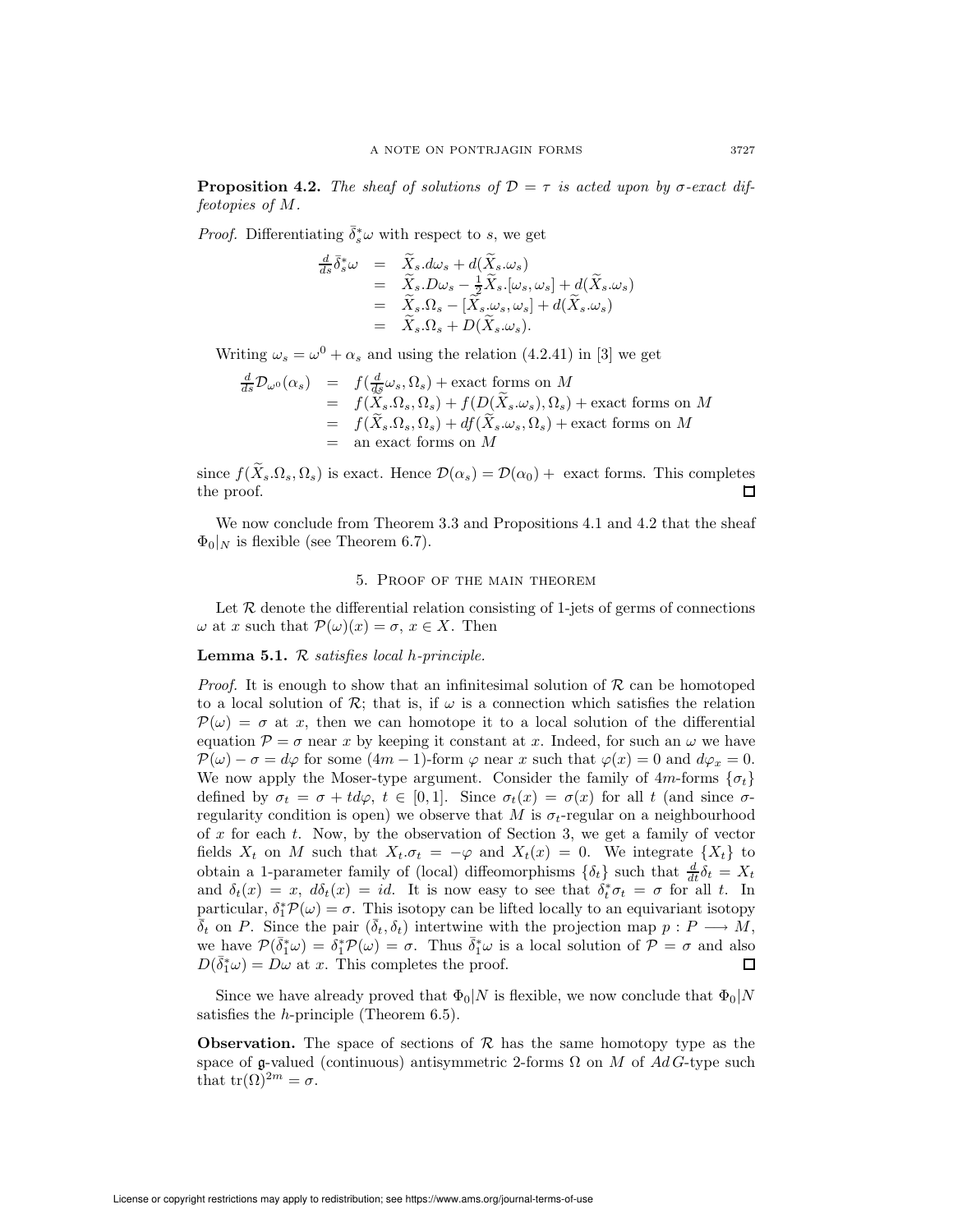#### 3728 MAHUYA DATTA

Thus, if we have an  $\Omega$  as in Theorem 1.1, then there exists a neighbourhood U of N and a connection  $\omega$  on  $P|_U$ , which has the Pontrjagin form  $\sigma|_U$ . Here N is a submanifold of  $M$  of positive codimension. In fact, we can, and we do, take  $N$  to be the  $(4m-1)$ -skeleton of M. We now construct a connection defined over all of P which has the desired property. Since  $M$  is open, it can be isotoped into an arbitrary neighbourhood of its  $(4m - 1)$ -skeleton, in particular into the neighbourhood U of the skeleton N over which  $\omega$  has already been constructed. Let  $f_0 : M \longrightarrow U \subset M$ be the final map of the isotopy. By a result of Gromov and Eliashberg [2, 1.2.2], we obtain a  $\sigma$ -preserving map  $f : M \longrightarrow U$  which is homotopic to  $f_0$ . Consider the pull-back connection  $f^*\omega$  on  $f^*P$ . The Pontrjagin form corresponding to this connection is easily seen to be  $\sigma$ . Since f is homotopic to the identity map,  $f^*P$  is isomorphic to P as principal G bundle and our result follows for the case when  $\sigma$ is a volume form. 口

**Example.** Let  $(M, \sigma)$  be an open symplectic manifold of dimension  $n = 4m$  and let P be a trivial principal  $O(2m)$  bundle on M. Then every exact n-form on M is realisable as a Pontrjagin form on P. Indeed, the form  $\sigma^{2m}$  is an exact volume form and we have  $p(P) = [\sigma^{2m}]$ . Consider the  $\mathfrak{o}(2m)$ -valued antisymmetric 2-form  $\Omega$  defined as follows:

$$
\Omega_{ij} = \begin{cases} \sigma & \text{if } i > j, \\ -\sigma & \text{if } i < j, \\ 0 & \text{if } i = j. \end{cases}
$$

It is easy to see that  $tr(\Omega^{2m}) = \sigma^{2m}$ . Thus it follows from Theorem 1.1 and Corollary 1.2 that every exact form on  $M$  is a Pontrjagin form of some connection on P.

## 6. Appendix

Here we briefly describe the sheaf theoretic techniques in  $h$ -principle.

Let  $p: E \longrightarrow M$  be a  $C^{\infty}$  fibration and let  $p^{(r)}: E^{(r)} \longrightarrow M$  denote the associated r-jet bundle for sections of E. A subset  $\mathcal{R} \subset E^{(r)}$  is called an r-th order partial differential relation for sections of p. A section  $f$  of p is said to be a solution of R if its r-jet map  $f$  maps M into R. We denote the solution space by Sol R and endow it with  $C^{\infty}$ -compact open toplogy. On the other hand, we denote by  $\Gamma \mathcal{R}$  the space of (continuous) sections of  $p^{(r)}$  whose images lie in  $\mathcal{R}$ . This space comes with the  $C^0$  compact open toplogy. A section of  $p^{(r)}$  is called *holonomic* if it is the *r*-jet map of a solution of  $\mathcal{R}$ .

**Definition 6.1.** A relation  $\mathcal R$  is said to satisfy the *h-principle* if a section of  $\mathcal R$  can be homotoped in  $R$  to a holonomic section.

R satisfies the parametric h-principle if the r-jet map  $j^r : \text{Sol } R \longrightarrow \Gamma \mathcal{R}$  is a weak homotopy equivalence.

Let  $\Phi$  be the sheaf of solutions of  $\mathcal{R}$ , and  $\Psi$  the sheaf of sections of  $\mathcal{R}$ . The topologies on  $\Phi(U)$  and  $\Psi(U)$  are respectively the  $C^{\infty}$  and  $C^0$  compact open topologies.

Before we state a theorem concerning the h-principle of  $R$ , we recall some general definitions and terminology from [1].

**Definition 6.2.** Let  $\mathcal F$  be a topological sheaf over M and A a compact set in M. Then the symbol  $\mathcal{F}(A)$  will denote the space of maps which are defined over some